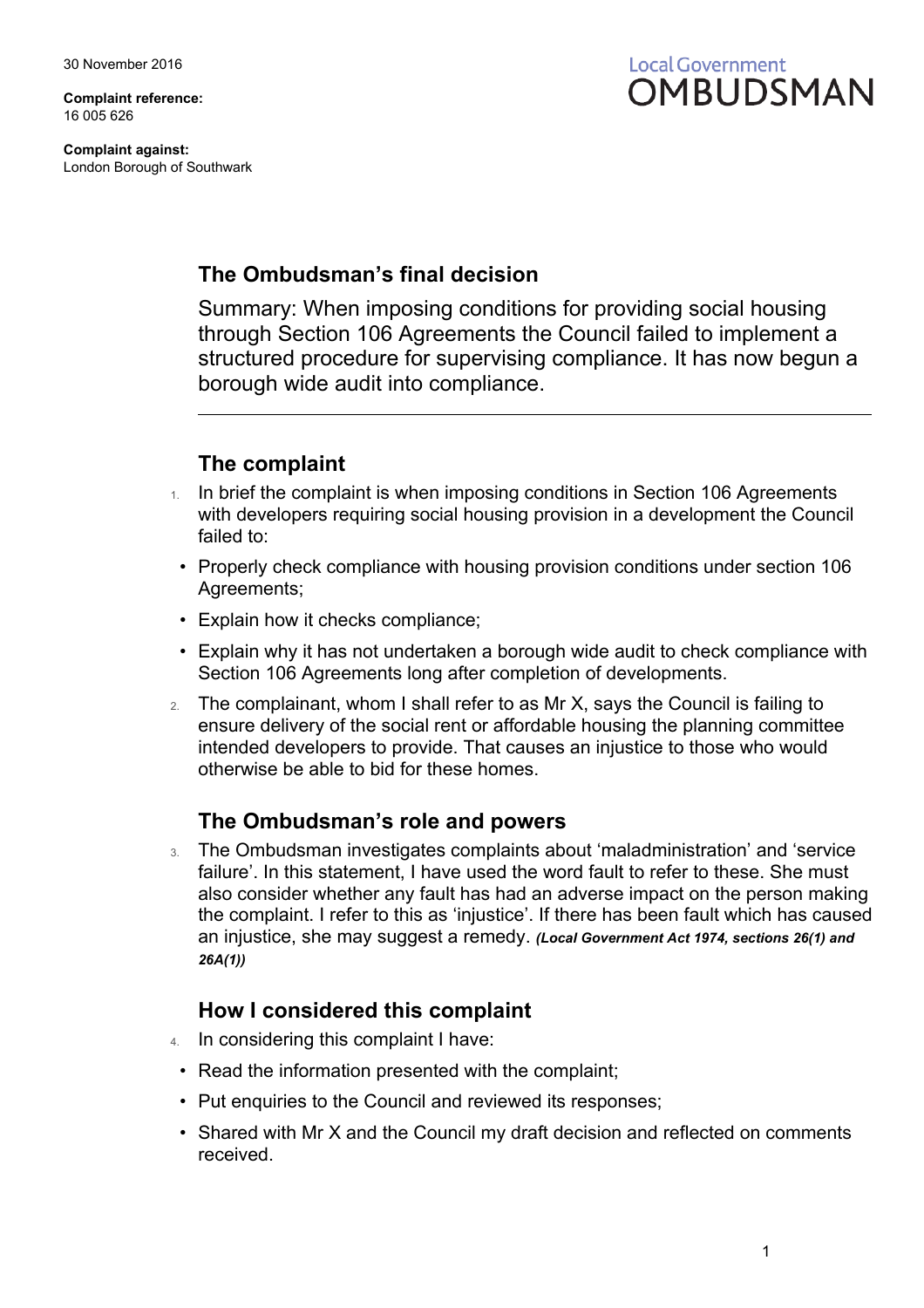## **What I found**

 $\overline{a}$ 

- 5. Section 106 of the Town and Country Planning Act 1990 allows councils to enter an agreement with a developer to whom it grants planning permission to achieve a planning gain. These may make a development more acceptable.
- 6. Councils may enforce the agreement. The Council may seek a court injunction if the developer or subsequent owner fails to comply with its duty. This is a discretionary power so it may not always follow that a failure will lead to action.
- $7.$  In deciding whether to use a Section 106 Agreement the Council must be satisfied it is:
- Necessary to meet planning objectives;
- Directly relates to the development;
- Fairly and reasonably related in scale and kind to the development. *(National Planning Policy Framework paragraph 203, & 204)*
- 8. A Section 106 Agreement may:
	- Restrict the development or use of the land in any specified way;
	- Impose a condition to carry out specified action in, on, under or over the land;
	- Impose a condition to use the land in a specified way;
	- Impose a condition on the developer to pay sums to the Council on a specific date or periodically.
- 9. Councils may condition Section 106 Agreements to secure affordable housing within a development for which the Council grants planning permission. Each Section 106 Agreements where the Council wants some affordable or social housing contains a clause setting out what social housing units must be included. However, there is no standard clause. So when reviewing compliance the Council considers the wording in each agreement. Then it decides if the development meets the conditions set out in the agreement.
- 10. Social rented housing and affordable housing now have specific meanings. For my purposes I shall use the term social housing units.
- 11. Mr X says the Council has failed to supervise compliance with the Section 106 Agreements it entered with many developers over several years. In granting planning permission the Council's planning committee intended that the developers provide social housing units as set out in the Section 106 Agreements. Residents seeking affordable rented homes could apply for these homes. Mr X provided evidence showing that by failing to supervise compliance some developers have failed to provide the right number of social housing units. Or retained them after the first tenants left.
- 12. Without planned supervision and enforcement action Mr X fears residents will not have the housing councillors intended. In response to my enquiries the Council says it is taking legal action in response to several of the breaches identified by Mr X. It also accepts it did not have a systematic supervision procedure to check compliance. It relied on developers' voluntary compliance. The Council planned and recently introduced a new comprehensive supervision procedure. It recognises it needs to conduct a borough wide audit to check the provision developers have created. And check social housing units remain available as social housing units.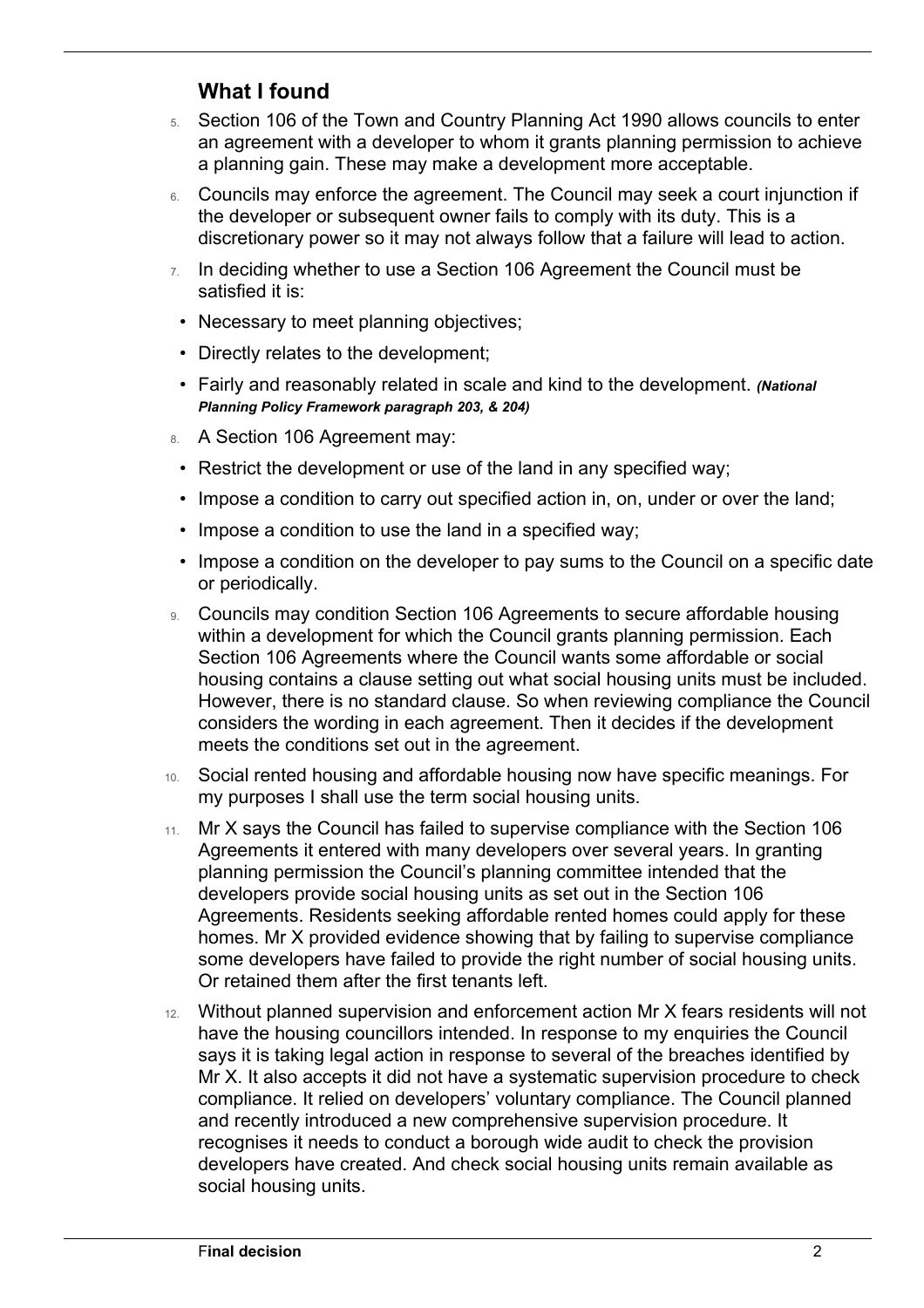- 13. In response to Mr X's concerns the Council says it has surveyed the 43 developments and sent Mr X its findings. The Council had to plan and set aside money for the full borough wide audit. It has set aside money to carry it out. The work will take until well into 2017 to complete.
- 14. They survey is only part of the procedure. Once the Council discovers any failure to comply with the original conditions it must then consider if it should take enforcement action. Such action must be proportionate to any harm caused. That means failure to comply does not automatically mean enforcement action by the Council. It also needs to continue to check compliance in the future.
- 15. The Council says:

 $\overline{a}$ 

"It is our intention to conduct an annual audit of all housing in the borough, as secured by a Section 106 Agreement. The purpose of which would be to maintain the agreed stock and to guard against any ... reclassification of units. The results of this annual survey will be published."

- 16. As with all agreements the Council may agree to changes in how many social housing units the developer must provide but only in exceptional circumstances. The annual survey means the Council will contact each housing provider every year to confirm all properties secured by a Section 106 Agreement remain available as social housing units. Some of these properties will be subject to further investigation to ensure the accuracy of the audit rather than relying simply on developers returning a completed questionnaire.
- 17. Councillors and Cabinet Members have approved the plans for an annual audit to help with deciding on whether to take enforcement action.
- 18. In commenting on my draft decision Mr X says the Council charges developers an administration fee of 2% of the sum agreed in the Section 106 agreement. This is partly intended to cover the costs of monitoring compliance with the agreement. He believes therefore the Council could put more resources into both the audit and supervision of Section 106 Agreements.

#### **Analysis – is there fault leading to injustice?**

- 19. Until now the Council did not have a proper procedure for checking compliance with Section 106 Agreements. It relied on developers honouring the duty under the agreements. That failure means the Council does not know if developers provided all the social housing units intended under the agreements. It may act as encouragement for unscrupulous developers to agree to something they do not intend to provide knowing nothing would happen. So the Council's introduction of compliance checks is welcomed.
- 20. The Council accepts that fault. It has already reviewed compliance in many developments. It is rolling this out into a borough wide annual audit to ensure compliance. Until that audit is complete it is hard to know how many social housing units all section 106 agreements called for and how many developers delivered. Or indeed, how many remain social housing units.
- 21. An annual audit is costly, and the Council has set aside money to enable officers to complete the task and continue with it. The next stage will be to consider what, if any, action the Council should take where it identifies non compliance.
- 22. The Council failed to properly oversee compliance with Section 106 Agreements but proposes remedying that through the borough wide audit. It has already shared with Mr X its findings on some of the developments about which he